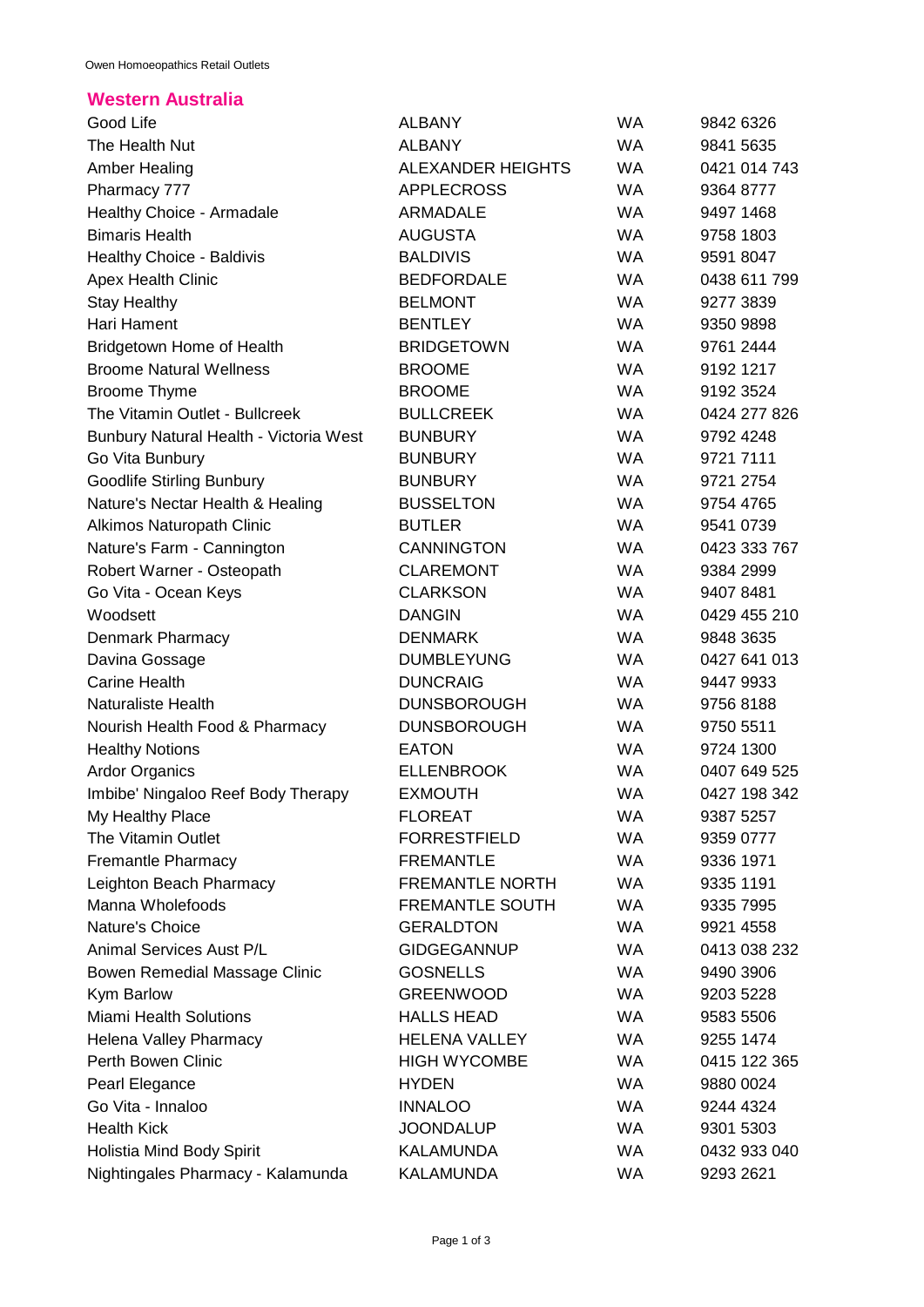| Go Vita - Kalgoorlie                     | <b>KALGOORLIE</b>         | <b>WA</b> | 9021 8509    |
|------------------------------------------|---------------------------|-----------|--------------|
| Marina Johnson                           | <b>KARDINYA</b>           | <b>WA</b> | 0418 933 310 |
| Kardinya Health Foods                    | <b>KARDINYA</b>           | <b>WA</b> | 9314 5221    |
| Pace Karratha                            | <b>KARRATHA</b>           | <b>WA</b> | 08 9185 4332 |
| My Healthy Place                         | <b>KARRINYUP</b>          | <b>WA</b> | 9446 4860    |
| Naturally Okaye                          | <b>KUNUNURRA</b>          | <b>WA</b> | 0428 692 445 |
| <b>Walkabout Souvenirs</b>               | <b>KUNUNURRA</b>          | <b>WA</b> | 9168 1565    |
| Stay Healthy - Kingsway                  | <b>MADELEY</b>            | <b>WA</b> | 9309 1771    |
| Pharmacy 777 - Maddington                | <b>MADDINGTON</b>         | <b>WA</b> | 9459 6179    |
| Dynamic Organic                          | <b>MANDURAH</b>           | <b>WA</b> | 9535 8180    |
| <b>Health Kick</b>                       | <b>MANDURAH</b>           | <b>WA</b> | 9535 3952    |
| Mandurah Discount Drug Store             | <b>MANDURAH</b>           | <b>WA</b> | 9535 1422    |
| Debi Reuben                              | <b>MARGARET RIVER</b>     | <b>WA</b> | 0408 530 448 |
| <b>Priceline Margaret River Pharmacy</b> | <b>MARGARET RIVER</b>     | <b>WA</b> | 9757 2224    |
| Annapurna Wholefoods                     | <b>MARGARET RIVER</b>     | <b>WA</b> | 9757 2059    |
| Mandurah Health Supply                   | <b>MEADOW SPRINGS</b>     | <b>WA</b> | 9583 3777    |
| Yelverton Brook Eco Spa Retreat          | <b>METRICUP</b>           | WA        | 9755 7579    |
| Good Life Midland                        | <b>MIDLAND</b>            | <b>WA</b> | 9274 3167    |
| Go Vita My Health Market                 | <b>MIDLAND</b>            | <b>WA</b> | 6162 9729    |
| <b>Stay Healthy Midland</b>              | <b>MIDLAND</b>            | <b>WA</b> | 9274 7228    |
| <b>Animal Nurture</b>                    | <b>MIDLAND</b>            | <b>WA</b> | 9274 8722    |
| Stay Healthy - Morley                    | <b>MORLEY</b>             | <b>WA</b> | 9276 4309    |
| Optimum Health Foods                     | <b>MORLEY</b>             | <b>WA</b> | 9375 1155    |
| Mount Hawthorn Health Foods              | <b>MT HAWTHORN</b>        | <b>WA</b> | 9321 4554    |
| <b>Tara Centre</b>                       | <b>MT HAWTHORN</b>        | <b>WA</b> | 9444 4190    |
| Mundaring Amcal Pharmacy                 | <b>MUNDARING</b>          | <b>WA</b> | 9295 1063    |
| Goodlife - Narrogin                      | <b>NARROGIN</b>           | <b>WA</b> | 9881 6276    |
| <b>Tonic Health Store</b>                | <b>NEDLANDS</b>           | <b>WA</b> | 9386 7670    |
| New Norcia Museum & Art Gallery          | <b>NEW NORCIA</b>         | <b>WA</b> | 9654 8018    |
| <b>Holistic Remedies &amp; Solutions</b> | <b>OAKFORD</b>            | <b>WA</b> | 0411 261 281 |
| Go Vita My Health Market Cottesloe       | PEPPERMINT GROVE          | <b>WA</b> | 9286 4993    |
| Pinjarra Health Foods                    | PINJARRA                  | WA        | 9531 1166    |
| In The Mix - Melanie Argent              | PORT HEDLAND              | <b>WA</b> | 0451 636 929 |
| Port Kennedy Pharmacy                    | PORT KENNEDY              | WA.       | 9524 6909    |
| <b>Health Freek - Riverton</b>           | <b>RIVERTON</b>           | <b>WA</b> | 9354 3558    |
| Health Kick - Rockingham                 | <b>ROCKINGHAM</b>         | WA.       | 9592 1915    |
| Inchesaway                               | <b>SAFETY BAY</b>         | <b>WA</b> | 0478 219 223 |
| Scarborough Healing Space                | <b>SCARBOROUGH</b>        | <b>WA</b> | 0405 226 427 |
| <b>Vivienne Forrest</b>                  | <b>SHENTON PARK</b>       | <b>WA</b> | 0439 028 240 |
| <b>Stay Healthy Subiaco</b>              | <b>SUBIACO</b>            | <b>WA</b> | 9391 4181    |
| <b>Katherine Stinson</b>                 | <b>STIRLING</b>           | WA.       | 0435 271 823 |
| Al Shifah Clinic                         | <b>THORNLIE</b>           | <b>WA</b> | 9467 9786    |
| Goodlife - Thornlie                      | <b>THORNLIE</b>           | <b>WA</b> | 9452 7222    |
| <b>Toodyay Pharmacy</b>                  | <b>TOODYAY</b>            | WA.       | 9574 2393    |
| Go Vita - Victoria Park                  | <b>VICTORIA PARK EAST</b> | <b>WA</b> | 6110 2521    |
| Vibrant Living Kinesiology               | <b>VICTORIA PARK EAST</b> | WA        | 0451 199 996 |
| The Health Lounge                        | <b>WEMBLEY</b>            | WA        | 0475 905 039 |